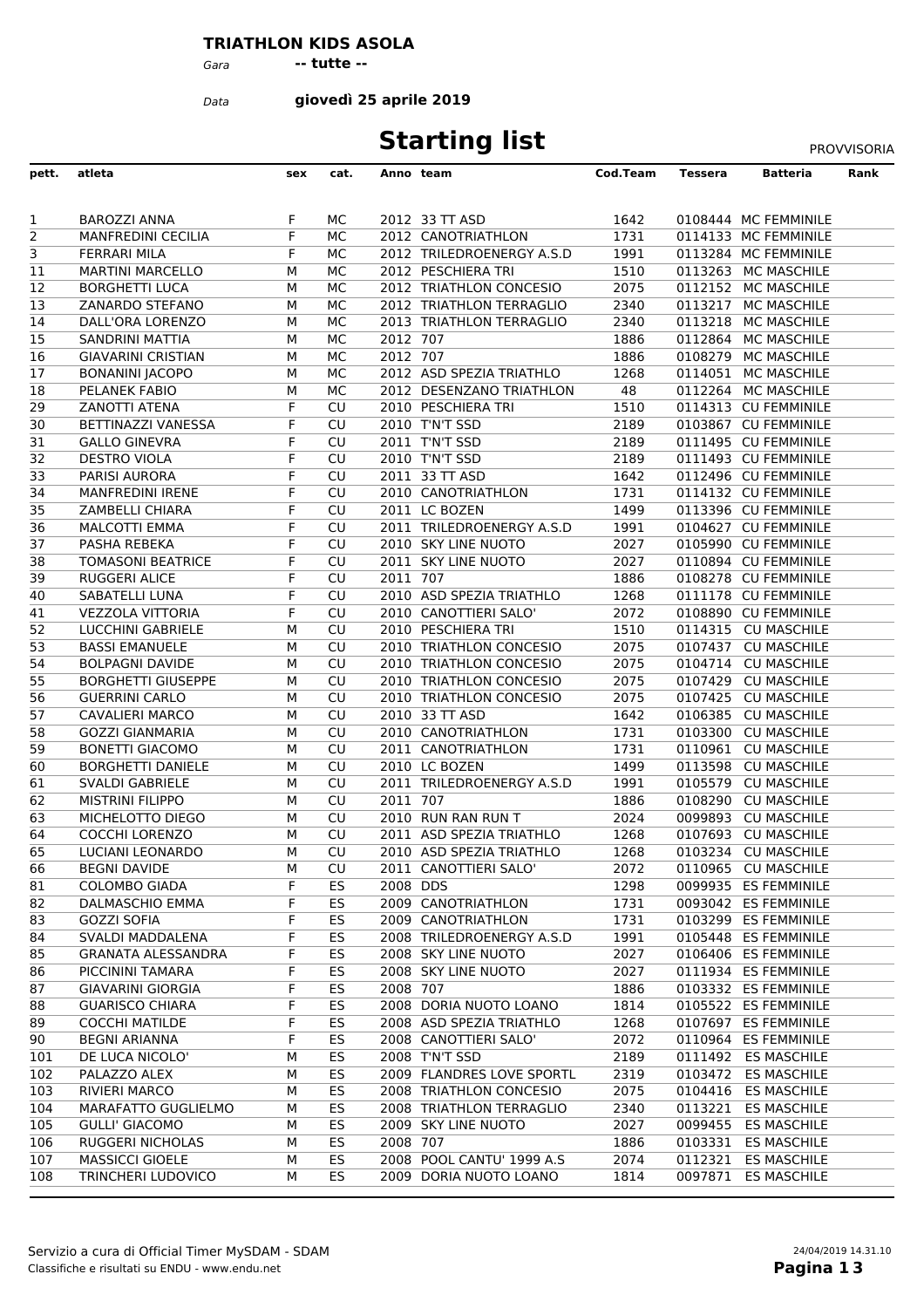## **Starting list** PROVVISORIA

| pett.      | atleta                    | sex | cat.      |          | Anno team                 | Cod.Team | Tessera | Batteria             | Rank |
|------------|---------------------------|-----|-----------|----------|---------------------------|----------|---------|----------------------|------|
|            |                           |     |           |          |                           |          |         |                      |      |
|            |                           |     |           |          |                           |          |         |                      |      |
| 109        | <b>DURANTE ETTORE</b>     | м   | ES        |          | 2009 DORIA NUOTO LOANO    | 1814     |         | 0107739 ES MASCHILE  |      |
| 110        | <b>MAFFEI LEONARDO</b>    | м   | ES        |          | 2009 ASD SPEZIA TRIATHLO  | 1268     |         | 0103632 ES MASCHILE  |      |
| 111        | PASCOTTO SAMUEL           | м   | ES        |          | 2008 ASD SPEZIA TRIATHLO  | 1268     |         | 0103233 ES MASCHILE  |      |
| <b>112</b> | <b>ZANETTI FILIPPO</b>    | м   | ES        |          | 2008 CANOTRIATHLON        | 1731     |         | 0114135 ES MASCHILE  |      |
| 113        | <b>VEZZOLA ANDREA</b>     | м   | ES        |          | 2008 CANOTTIERI SALO'     | 2072     |         | 0108892 ES MASCHILE  |      |
| 114        | <b>CASON DAVIDE</b>       | М   | ES        |          | 2009 DESENZANO TRIATHLON  | 48       | 0106950 | <b>ES MASCHILE</b>   |      |
| 115        | SAIA ALESSIO              | М   | ES        |          | 2009 DESENZANO TRIATHLON  | 48       | 0112263 | <b>ES MASCHILE</b>   |      |
| 116        | <b>BELLEMO PIETRO</b>     | М   | ES        |          | 2008 A.S. DELFINO CHIOGGI | 1478     |         | 0099676 ES MASCHILE  |      |
| 1001       | <b>MARTINI MARZIA</b>     | F   | RA        |          | 2007 PESCHIERA TRI        | 1510     |         | 0108568 RA FEMMINILE |      |
| 1002       | ZANOTTI LAVINIA           | F   | <b>RA</b> |          | 2007 PESCHIERA TRI        | 1510     |         | 0108566 RA FEMMINILE |      |
| 1003       | <b>ZANOLLI MARTA</b>      | F   | RA        |          | 2007 T'N'T SSD            | 2189     |         | 0104892 RA FEMMINILE |      |
| 1004       | VIVIANI ALESSANDRA        | F   | RA        |          | 2007 T'N'T SSD            | 2189     |         | 0104313 RA FEMMINILE |      |
|            | <b>CAROLINA</b>           |     |           |          |                           |          |         |                      |      |
| 1005       | PINNA MARIA SOFIA         | F.  | RA        |          | 2007 TRIATHLON CONCESIO   | 2075     |         | 0109007 RA FEMMINILE |      |
| 1006       | POLI ELEONORA             | F   | RA        |          | 2006 TRIATHLON CONCESIO   | 2075     |         | 0113249 RA FEMMINILE |      |
| 1007       | <b>CAVALIERI ANNE</b>     | F   | RA        |          | 2007 33 TT ASD            | 1642     |         | 0106386 RA FEMMINILE |      |
| 1008       | <b>PARISI LISA</b>        | F   | RA        |          | 2006 33 TT ASD            | 1642     |         | 0105320 RA FEMMINILE |      |
| 1009       | <b>BIESUZ LUCREZIA</b>    | F   | RA        |          | 2006 KRONO LARIO TEAM S.S | 2271     |         | 0093072 RA FEMMINILE |      |
| 1010       | KOLER LIESELOTTE          | F   | RA        |          | 2006 LC BOZEN             | 1499     |         | 0104760 RA FEMMINILE |      |
| 1011       | <b>FERRARI LICIA</b>      | F   | RA        |          | 2007 TRILEDROENERGY A.S.D | 1991     |         | 0109107 RA FEMMINILE |      |
| 1012       | <b>FERRARI EMMA</b>       | F   | RA        |          | 2007 SKY LINE NUOTO       | 2027     |         | 0100875 RA FEMMINILE |      |
| 1013       | PASHA AURORA              | F   | RA        |          | 2006 SKY LINE NUOTO       | 2027     |         | 0100873 RA FEMMINILE |      |
| 1014       | SBIRZIOLA REBECCA         | F   | RA        |          | 2006 SKY LINE NUOTO       | 2027     |         | 0088212 RA FEMMINILE |      |
| 1015       | REGAZZOLI KATIA           | F   | RA        | 2006 707 |                           | 1886     |         | 0111134 RA FEMMINILE |      |
| 1016       | <b>ULIANO ANNA</b>        | F   | RA        | 2006 707 |                           | 1886     |         | 0103334 RA FEMMINILE |      |
| 1017       | <b>OLDRATI MARTA</b>      | F   | RA        | 2007 707 |                           | 1886     |         | 0099877 RA FEMMINILE |      |
| 1018       | PREDA BEATRICE            | F   | RA        |          | 2006 KRONO LARIO TEAM S.S | 2271     |         | 0096711 RA FEMMINILE |      |
| 1019       | ROTONDI VALENTINA         | F   | RA        |          | 2007 POOL CANTU' 1999 A.S | 2074     |         | 0112338 RA FEMMINILE |      |
| 1020       | <b>COCCHI VITTORIA</b>    | F   | RA        |          | 2007 ASD SPEZIA TRIATHLO  | 1268     |         | 0107698 RA FEMMINILE |      |
| 1021       | ORLANDINI RIDINI SOFIA    | F   | RA        |          | 2007 DESENZANO TRIATHLON  | 48       |         | 0102752 RA FEMMINILE |      |
| 1022       | <b>ROSA GAIA</b>          | F   | RA        |          | 2007 DESENZANO TRIATHLON  | 48       |         | 0103931 RA FEMMINILE |      |
| 1033       | MENAZZA ALESSANDRO        | м   | RA        |          | 2006 T'N'T SSD            | 2189     |         | 0091577 RA MASCHILE  |      |
| 1034       | PALER ALEXANDRU DAVIDE    | м   | RA        |          | 2006 T'N'T SSD            | 2189     |         | 0091579 RA MASCHILE  |      |
| 1035       | <b>BONIZZATO FABIO</b>    | м   | RA        |          | 2006 T'N'T SSD            | 2189     |         | 0091571 RA MASCHILE  |      |
| 1036       | <b>BASSI ALESSANDRO</b>   |     | RA        |          | 2007 TRIATHLON CONCESIO   | 2075     |         | 0107436 RA MASCHILE  |      |
|            |                           | м   |           |          |                           |          |         |                      |      |
| 1037       | MAZZOLDI MATTIA           | м   | RA        |          | 2007 TRIATHLON CONCESIO   | 2075     | 0107434 | <b>RA MASCHILE</b>   |      |
| 1038       | <b>ZAINA ARIEN</b>        | м   | RA        |          | 2007 TRIATHLON CONCESIO   | 2075     |         | 0103006 RA MASCHILE  |      |
| 1039       | <b>BEFFA WILSON</b>       | м   | RA        |          | 2006 TRIATHLON CONCESIO   | 2075     |         | 0109789 RA MASCHILE  |      |
| 1040       | MANFANETTI EDOARDO        | М   | RA        |          | 2007 NUOTO LIVORNO 3      | 1585     | 0094979 | <b>RA MASCHILE</b>   |      |
| 1041       | PORRI DARIO               | м   | RA        |          | 2007 NUOTO LIVORNO 3      | 1585     |         | 0098240 RA MASCHILE  |      |
| 1042       | <b>BORGHETTI GABRIELE</b> | м   | RA        |          | 2006 LC BOZEN             | 1499     |         | 0103345 RA MASCHILE  |      |
| 1043       | <b>BORGHETTI SIMONE</b>   | М   | RA        |          | 2007 LC BOZEN             | 1499     | 0108366 | <b>RA MASCHILE</b>   |      |
| 1044       | FERRARI GIACOMO           | М   | RA        |          | 2006 TRILEDROENERGY A.S.D | 1991     | 0105451 | <b>RA MASCHILE</b>   |      |
| 1045       | COLOMBO RICCARDO          | М   | RA        |          | 2006 SKY LINE NUOTO       | 2027     | 0091311 | <b>RA MASCHILE</b>   |      |
| 1046       | <b>MAZZETTI MARCO</b>     | м   | RA        |          | 2007 SKY LINE NUOTO       | 2027     | 0099193 | RA MASCHILE          |      |
| 1047       | ROMANO ANDREA             | М   | RA        |          | 2006 SKY LINE NUOTO       | 2027     | 0087108 | <b>RA MASCHILE</b>   |      |
| 1048       | <b>TOMASONI FILIPPO</b>   | М   | RA        |          | 2006 SKY LINE NUOTO       | 2027     | 0105507 | <b>RA MASCHILE</b>   |      |
| 1049       | <b>SALOGNI TOMMASO</b>    | М   | RA        | 2007 707 |                           | 1886     | 0100289 | <b>RA MASCHILE</b>   |      |
| 1050       | ROSSI RICCARDO            | м   | RA        | 2007 707 |                           | 1886     | 0097044 | <b>RA MASCHILE</b>   |      |
| 1051       | <b>BLANDI KEVIN</b>       | М   | RA        |          | 2006 ASD SPEZIA TRIATHLO  | 1268     | 0111753 | <b>RA MASCHILE</b>   |      |
| 1052       | MIGLIOZZI LEONARDO        | м   | RA        |          | 2006 ASD SPEZIA TRIATHLO  | 1268     | 0104487 | <b>RA MASCHILE</b>   |      |
| 1053       | <b>UCCELLINI THOMAS</b>   | м   | RA        |          | 2007 ASD SPEZIA TRIATHLO  | 1268     | 0111755 | <b>RA MASCHILE</b>   |      |
| 1054       | <b>CASON ENRICO</b>       | М   | RA        |          | 2007 DESENZANO TRIATHLON  | 48       | 0112262 | <b>RA MASCHILE</b>   |      |
| 1055       | <b>BELLEMO NICHOLAS</b>   | М   | RA        |          | 2006 A.S. DELFINO CHIOGGI | 1478     | 0099675 | <b>RA MASCHILE</b>   |      |
| 1066       | LIKAWETZ GIULIA           | F   | YA        |          | 2004 VERONA TRIATHLON KM  | 2276     |         | 0087950 YA FEMMINILE |      |
| 1067       | BETTINAZZI VITTORIA       | F   | YA        |          | 2005 T'N'T SSD            | 2189     |         | 0101463 YA FEMMINILE |      |
| 1068       | PERCIVALLI CAMILLA        | F   | YA        |          | 2005 TRIATHLON CONCESIO   | 2075     |         | 0103008 YA FEMMINILE |      |
| 1069       | <b>BROGNARA FEDERICA</b>  | F   | YA        |          | 2005 CANOTRIATHLON        | 1731     |         | 0114130 YA FEMMINILE |      |
| 1070       | <b>BARALDI MATILDE</b>    | F   | YA        |          | 2005 CANOTRIATHLON        | 1731     |         | 0114128 YA FEMMINILE |      |
|            |                           |     | YA        |          | 2004 TRIATHLON TERRAGLIO  |          |         | 0100900 YA FEMMINILE |      |
| 1071       | <b>BEGGIO MARTA</b>       | F   |           |          |                           | 2340     |         |                      |      |
| 1072       | MALCOTTI MARTINA          | F   | YA        |          | 2005 TRILEDROENERGY A.S.D | 1991     |         | 0104628 YA FEMMINILE |      |
| 1073       | COLOMBO CARLOTTA          | F   | YA        |          | 2004 SKY LINE NUOTO       | 2027     |         | 0091312 YA FEMMINILE |      |
| 1074       | PERINI VALENTINA          | F   | YA        |          | 2005 CANOTTIERI SALO'     | 2072     |         | 0110724 YA FEMMINILE |      |